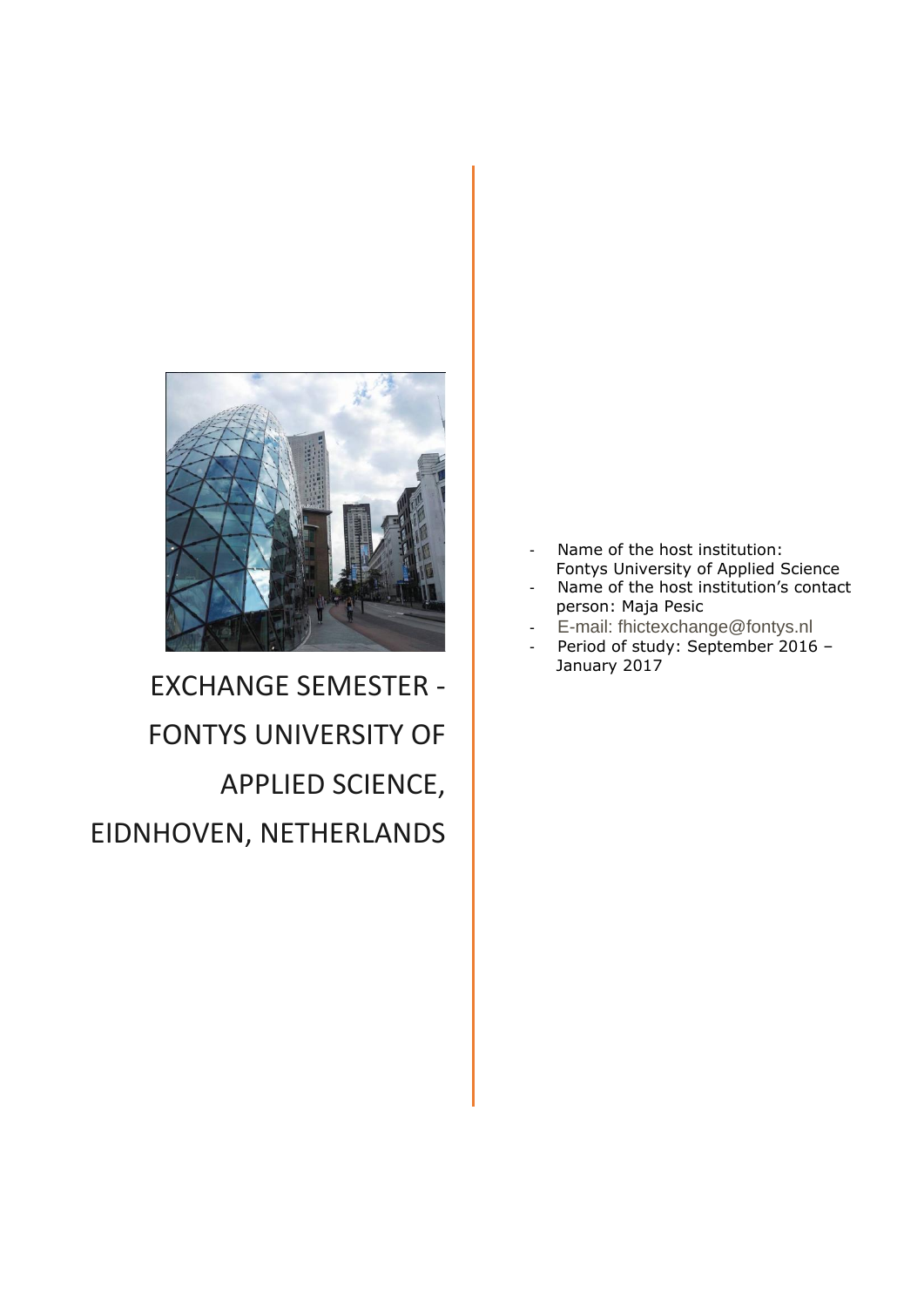## <span id="page-1-0"></span>List of contents

### **Contents**

## <span id="page-1-1"></span>Introduction

#### <span id="page-1-2"></span>How I decided to apply for the Erasmus experience?

A good friend of mine who finished KEA Web Development, went as an Erasmus student in the Netherlands, Amsterdam for his 2<sup>nd</sup> Top-up semester. How he experienced Erasmus and the Netherlands from a social, cultural and educational perspective opened my interest and curiosity in pursuing a semester abroad as an Erasmus student as well. My priorities for the Erasmus school application were:

- - 1. Amsterdam, Netherlands 2. Eindhoven, Netherlands
	-
	- 3. Dublin, Ireland

These priorities were the result of the good impression about Netherlands which my friend described, the level of spoken English I would expect from these places as well as my personal belief that Ireland and Netherlands are places with a high international rate and cool social environments. Maybe one would ask why Ireland and not England for example, and to that I would answer, and I'm probably jumping to conclusions here, that England might be overrated plus the entire Brexit was taking place during that period of time. Also I've visited a bit of England in the past as a tourist but never Ireland or Netherlands.

**My first priority** was the school in Amsterdam because my friend was still there as a fulltime employee, because it is an international capital which I had never visited and because the school I applied for had a web development approach which I was and still am interested in since I am thinking of doing a top-up in web development at KEA after the AP-degree. **My second priority** was **Eindhoven and Fontys** because this was another school with which KEA had agreements with and because (and this played a significant role) on their website you can clearly see what courses you will be having , with a pretty decent if not complete description of each package of courses and each course.

I had to admit that one of my frustrations before filling in the priority school application was the foggy situation given by the lack of clarity and information regarding the courses one would/could get during the Erasmus.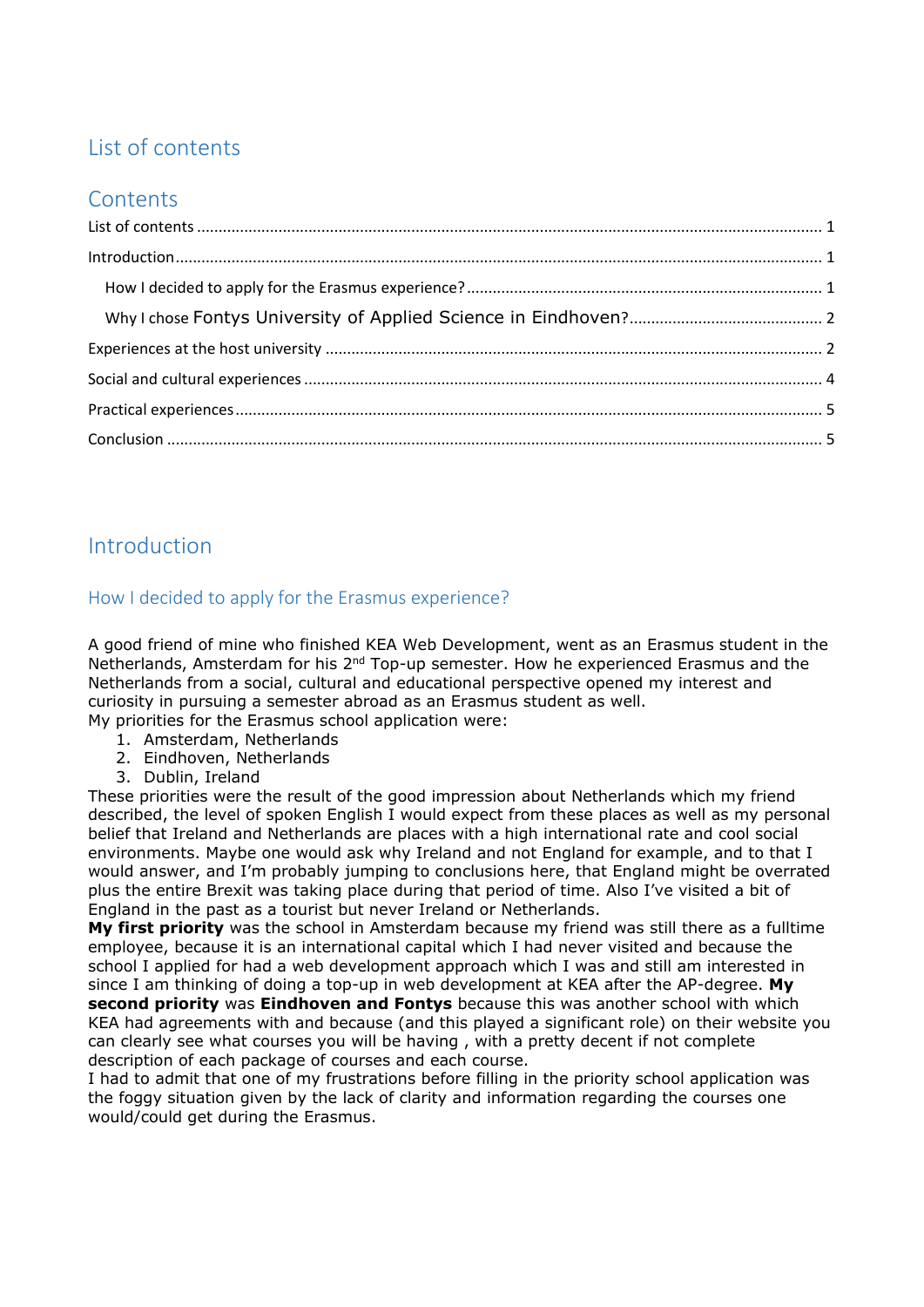Maybe many people think, "oh, who cares! I'll manage somehow! I'll be an Erasmus and people don't expect things from Erasmus students! It's like vacation…".I cannot stress how good it is to know your courses upfront and as much as possible about them. I mean if one just goes on Erasmus because one wants only the cultural experience and has no interest in combining that with good useful courses, then my advice would be to just book a one week or two weeks' vacation.

#### <span id="page-2-0"></span>Why I chose [Fontys University of Applied Science in Eindhoven?](https://fontys.edu/)

One of the main reasons of choosing Fontys, was the clarity of courses offered for Erasmus. I placed Fontys as my second option though because I was willing to sacrifice this advantage for a city like Amsterdam but in the end I was nominated for Fontys and now I am very grateful that this happened.

Information about all exchange programs (not only IT related) can be found [here,](https://fontys.edu/Short-term-programmes/Exchange-programmes.htm) while the ones offered for ICT (Information and Communication Technology), among which one can find Software Engineering, [here.](https://fontys.edu/Short-term-programmes/Exchange-programmes/ICT.htm)

I studied ICT and Software Engineering courses for my exchange semester. There are different packages offered for this study area. A package consists of the courses that one will pursue during the semester. There were 4 packages in total when I applied for ICT and Software Engineering, the first consisting of courses offered to first year full time students as well and then the fourth consisting of courses offered to full time students that are in their  $3<sup>rd</sup>$  or  $4<sup>th</sup>$ year of education as ICT and Software Engineering students.

More about the packages they offer, can be found [here.](https://fontys.edu/Short-term-programmes/Exchange-programmes/ICT-Software-Engineering-Eindhoven.htm)

#### <span id="page-2-1"></span>Experiences at the host university

A description of the subjects you studied, with references to the learning agreement, the course unit titles and the course descriptions, which can be included as appendices. A description of the teaching methods and of the teachers – anybody you can recommend? A description of what you learned.

Comment upon what was useful for you and what maybe was less useful.

Below there is a snap shot of the courses which I studied here. There might seem many but in reality the semester is divided into 2 blocks of 7 weeks each. In the first 7 weeks (first block) the courses offered were: OOD1, NETWS, SD1, UID and WEB3 while in the other  $\overline{7}$  weeks (2<sup>nd</sup>) block) the rest of the courses were in play: OOD2, SD2, CRY, EDB4 and CSA.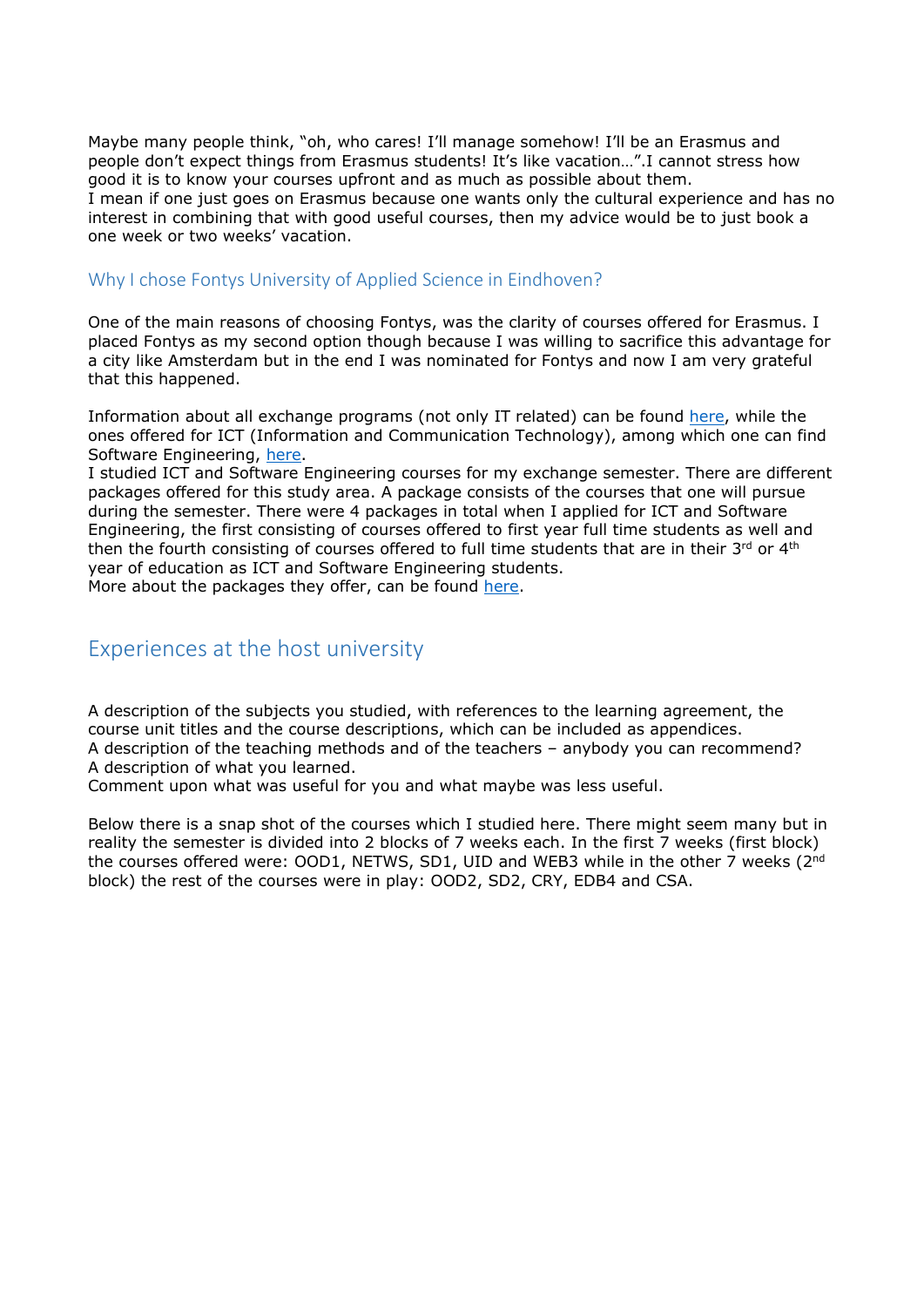# **Software Engineering - Intermediate (S3-S)**

| <b>Module name</b>                     | <b>ECTS</b> | Code             |
|----------------------------------------|-------------|------------------|
| <b>Object Oriented Development</b>     | 6           | OOD1, OOD2       |
| <b>Networks for Software Engineers</b> | 3           | <b>NETWS</b>     |
| Cryptography                           | 3           | <b>CRY</b>       |
| <b>System Development</b>              | 6           | SD1, SD2         |
| Databases 4                            | 3           | EDB <sub>4</sub> |
| User Interface Design                  | 3           | UID              |
| Web Development 3                      | 3           | WEB <sub>3</sub> |
| <b>Client Service Applications</b>     | 3           | CSA              |

Some very important things which I was not aware of until my intro weeks were:

- System development course is divided through the semester into two sub courses: SD1 and SD2. I f you do not pass SD1, you can still attend SD2 but the ECTS points from SD1 will not be transferred to KEA.
- When you fail a course, you do not receive the amount of ECTS points from that course and so instead of receiving 30 ECTS points as required by KEA, you will receive only the ECTS points from the courses which you have passed. This means that you will either have to come back for re-exams and hopefully pass them, or go back to Copenhagen and take on extra courses at KEA, somehow. This is tricky since KEA is only offering 10 ECTS points courses. At this exact moment, as I am writing this, I am in the situation of not have passed SD2 and CSA. Meaning that overall I am receiving now only 24 out of 30 ECTS points.
- The grading system starts from 1 to 10 and the minimum passing grade is 5.5, if not mentioned otherwise. There were courses such as cryptography which would made an average final grade based on the grades from the written exam, the first mandatory group assignment and the 2nd mandatory group assignment. Besides that, the minimum required mark for each of these, individually, would be 5 as passing grade. For example, if one would get a 5 in exam, a 7 in the first assignment and another 7 in the second then the assignments and the exam would be considered as passed and the final grade would be  $(5+7+7)/3 = 6.33$  or 6 after rounding it up. Observe that the 5.5 minimum passing grade does not matter for the exam or assignments taken individually. But if one would have 4.4 in exam (rounded up to 4), 9 and 10 in assignments then the course would be considered as failed.
- Also there is a good practice to try and pass the assignments of all courses with mandatory assignments and assignments that will be accounted as part of the grade. Otherwise one needs to retake the course and pass the assignments. In the situation in which one passed all the assignments but failed the written exam – my case with SD2 – then there is no need to attend the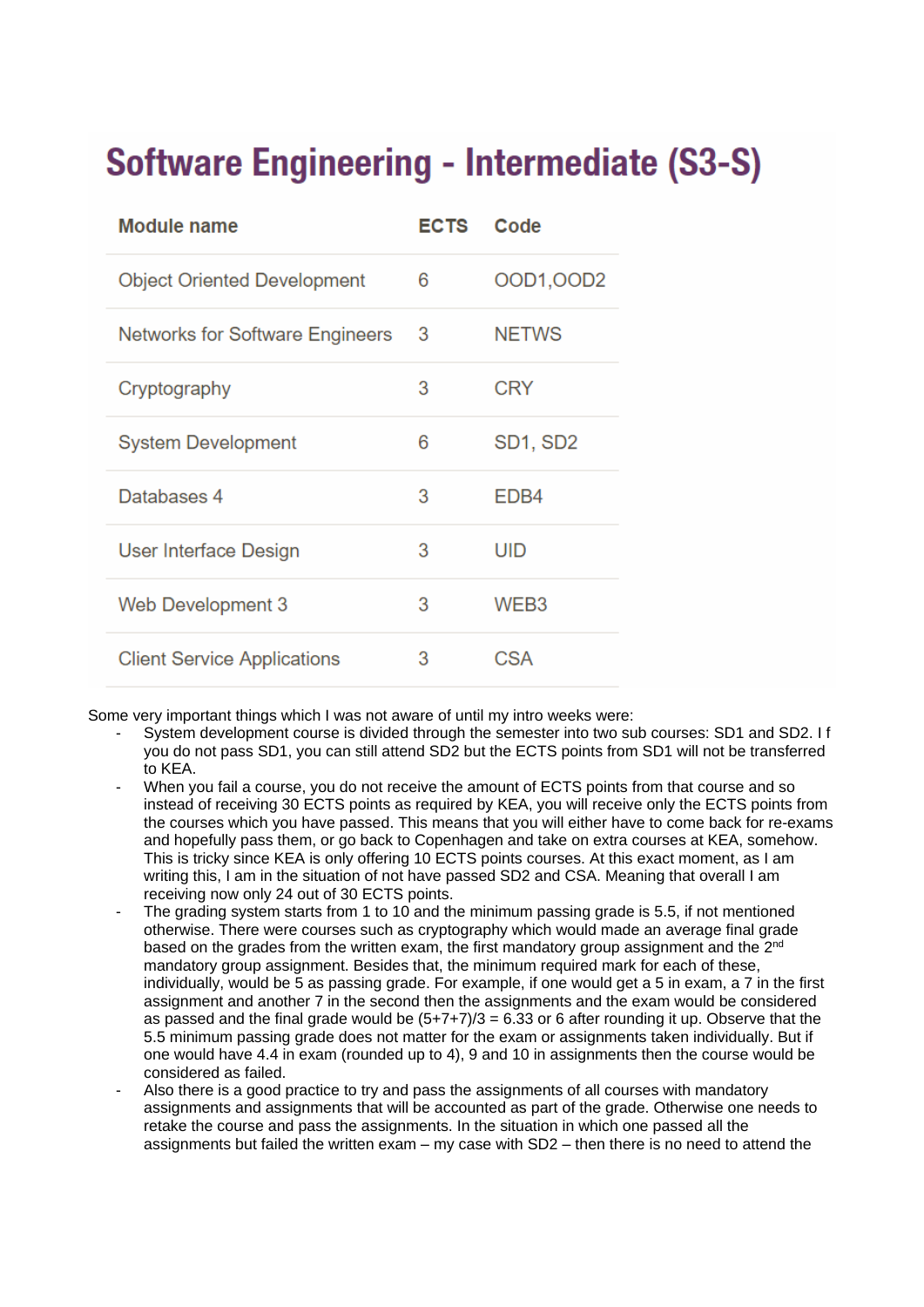course again and re-submit the assignments. One needs to only take the re-exam and pass it in order to pass the course.

- The overall teaching methods are similar to the ones used in Denmark, and informal approach is implemented.
- I found teachers to be prepared and professional and all administrative problems were solved in a fast and professional manner. Overall, I was happier with what Fontys had to offer.
- The workload was also higher than it is at Computer Science at KEA, in the sense that for each block which has 7 weeks, there are weekly assignments for each course, every week. At a certain point we even had a max of 3 weeks with 2 assignments per course for that particular week (both individual and group) which put a bit of a pressure on all of us. At KEA, the workload is not that high and the focus is also on bigger projects for a wider time span.
- After each block (of 7 weeks) there are exams for the courses of that block. The gap between lectures and exams can vary from 1 day to 1 week but usually one should not expect a wide gap between these. Basically exams follow up closely after lectures. So you either do your assignments & study for all courses during your 7 weeks of lecture or you will need a lot of luck at exams.

The SD course overall is similar to the SWD – software design course from Computer Science, KEA – and it's more a matter of memorizing certain theories and practices. I personally found this course to be too abstract sometimes and full of too much theory which would not be pretty useful for a future software or web developer. The accent was also placed on how we would present – our presentation skills – and how we would analyze some given cases from text book. I would define this course as a mixture between organization, business and some IT methodologies and practices.

The CRY course was interesting for me because we looked into some mathematical theories and equations in order to encrypt and decrypt, understand RSA encryption and decryption and AES encryption and decryption practices. The exam was also on paper, with calculations to be done. We were allowed to only have simple pocket calculators at exam. So a good practice of math, RSA and AES on paper was required. It might sound scary, but after following all classed and putting an effort into all assignments from class as well as practice mock exams before the actual exam, the CRY examination was a nice experience.

The OOD course put a lot of accent on building a project in C# - with visual studio, painting in C# following the waterfall model methodology where one defines the documentation upfront before the actual construction phase of the system/application.

During OOD1 we established some theoretical and practical background for waterfall as well as painting in C#, while in OOD2, the course consisted only in team work on a pipe network blueprint system where we were supposed to construct the actual application only after submitting the user requirements document and design documentation for the application itself (with UML).

The EDB4 course was interesting and it consisted of working with queries in an Oracle local database software application. The examination was on our computers, using the software. The same happened for CSA where at exam we had to build an application following certain requirements in such a way so that there would be a client – server interaction.

User interface design was a less structured course where we worked with prototypes for web or mobile applications of our own choosing. The grade was given based on the overall project. NTWS course is the same as Networking course from Computer Science from KEA. The only mention here is that this course is a lot more practical. This makes this course interesting, fun and easy to learn. I would recommend the Fontys approach to teaching Networking any day of the week. We used a virtual machine to create different nodes, routers and connections between them, as well as assignments that required us to use Wireshark and analyze the outcome.

Finally, WEB3 was a course where we worked in teams of 2 students on a web application using Laravel – a PHP framework, by following the framework's documentation and asking the teacher for input and guidance if/when needed.

#### <span id="page-4-0"></span>Social and cultural experiences

If you will be an exchange student at Fontys, socializing and meeting other exchange and fulltime students will be easy, as all first year fulltime students and exchange students are placed in shared apartments (total 3 students per apartment) offered by [Vestide](http://www.vestide.nl/Welkom/) (housing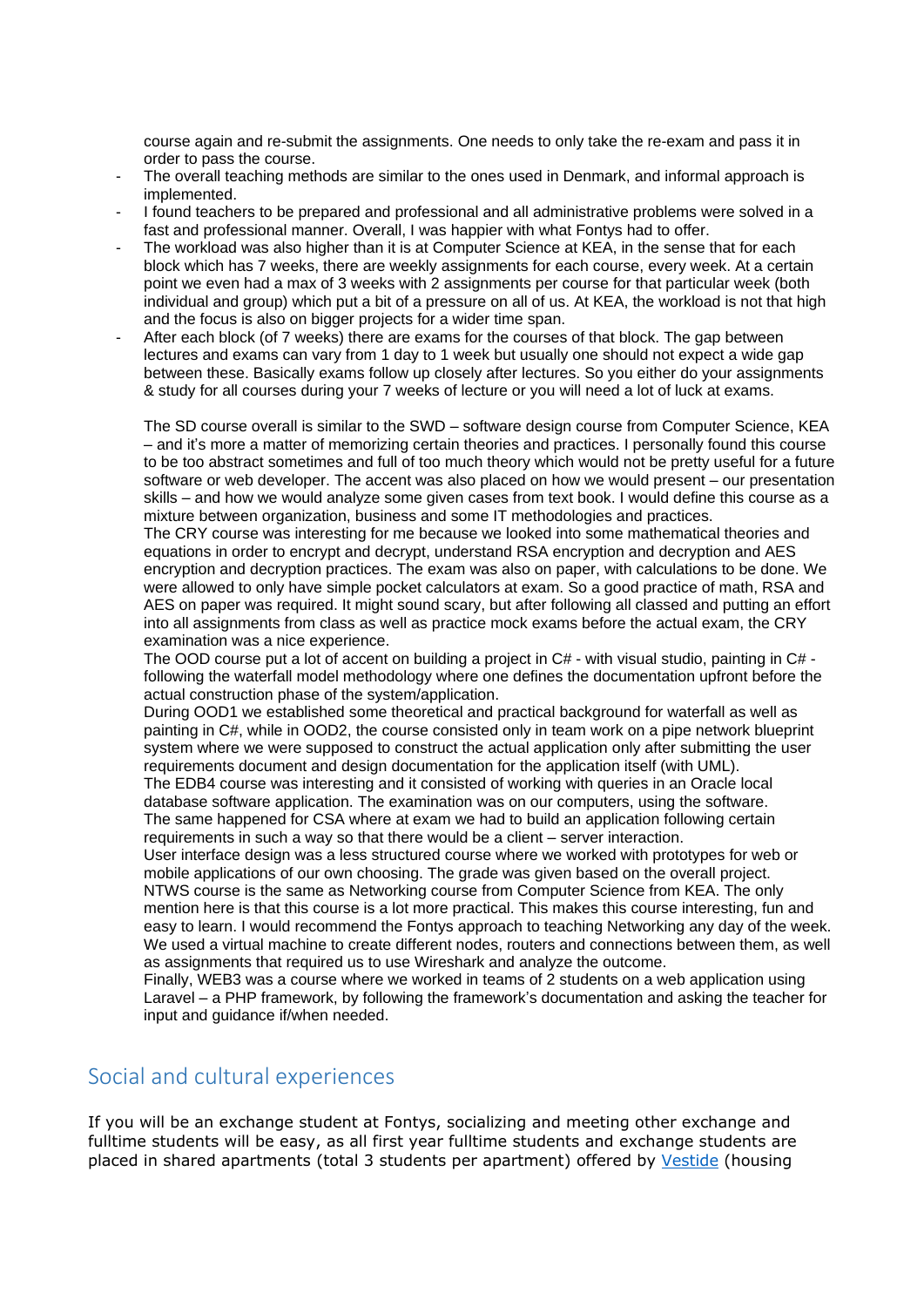association in Eindhoven). The apartments are all located in the same building which has also a back yard where during summer we all gathered and socialized.

At Fontys there is also Proxy – a student association – formed and ran by fulltime students of Fontys who organized the intro weeks, events and parties where we got to meet each other and socialize.

Eindhoven is a small city, that can be crossed by foot in approximately 2.5 hours. It has a central street called [Stratumseind](http://www.stratumseind.net/) full of restaurants, bars and cafés opened every week day until 2 am and every weekend day until 4 am.

We used to go there almost every weekend - less during winter - and the walking distance from Vestide accommodation was approx. 20 min one way.

#### <span id="page-5-0"></span>Practical experiences

As an exchange student you will be receiving accommodation options from Vestide – as mentioned above – which are around 15-20 min walk from the university.

Bikes are cheaper than in Denmark and Netherlands also nurtures a biking culture, so traveling to the university and back is fairly easy and fast.

It is good to avoid purchasing a bicycle from random people on the street as the bicycle theft seems to be higher in Netherlands than in Denmark and there were cases when students bought a stolen bike from people who randomly stop them on the street and sold them a bike and then ended up in prison for a night or two.

Open market.nl is a good place to buy a second hand bike, as well as facebook groups and bike shops.

### <span id="page-5-1"></span>Conclusion

Overall, I am very satisfied with this decision of going abroad as an exchange student at Fontys. I think it has been one of the best decisions I've taken so far. I learnt a lot of new things, experienced a different learning system, interacted with many people of different nationalities and made a lot of friends.

Professionally, I managed to secure an internship in a company which I really love and which I find to be quite unique from both a product and company –culture approach.

Traveling around Netherlands is fairly easy and can be cheap if one takes advantage of train [group tickets](http://pointstobemade.boardingarea.com/2013/10/22/exploiting-the-ns-group-return-ticket-e6-40-day-return-to-anywhere-within-nl/) and Dutch people are very friendly and similar in culture to the Danes.

Overall I recommend Netherlands and Fontys as locations for exchange due to the security of courses, nicer weather and temperatures in comparison to Denmark, the Dutch building architecture, culture and travel opportunities as well as the high amount of international people – both students and professionals.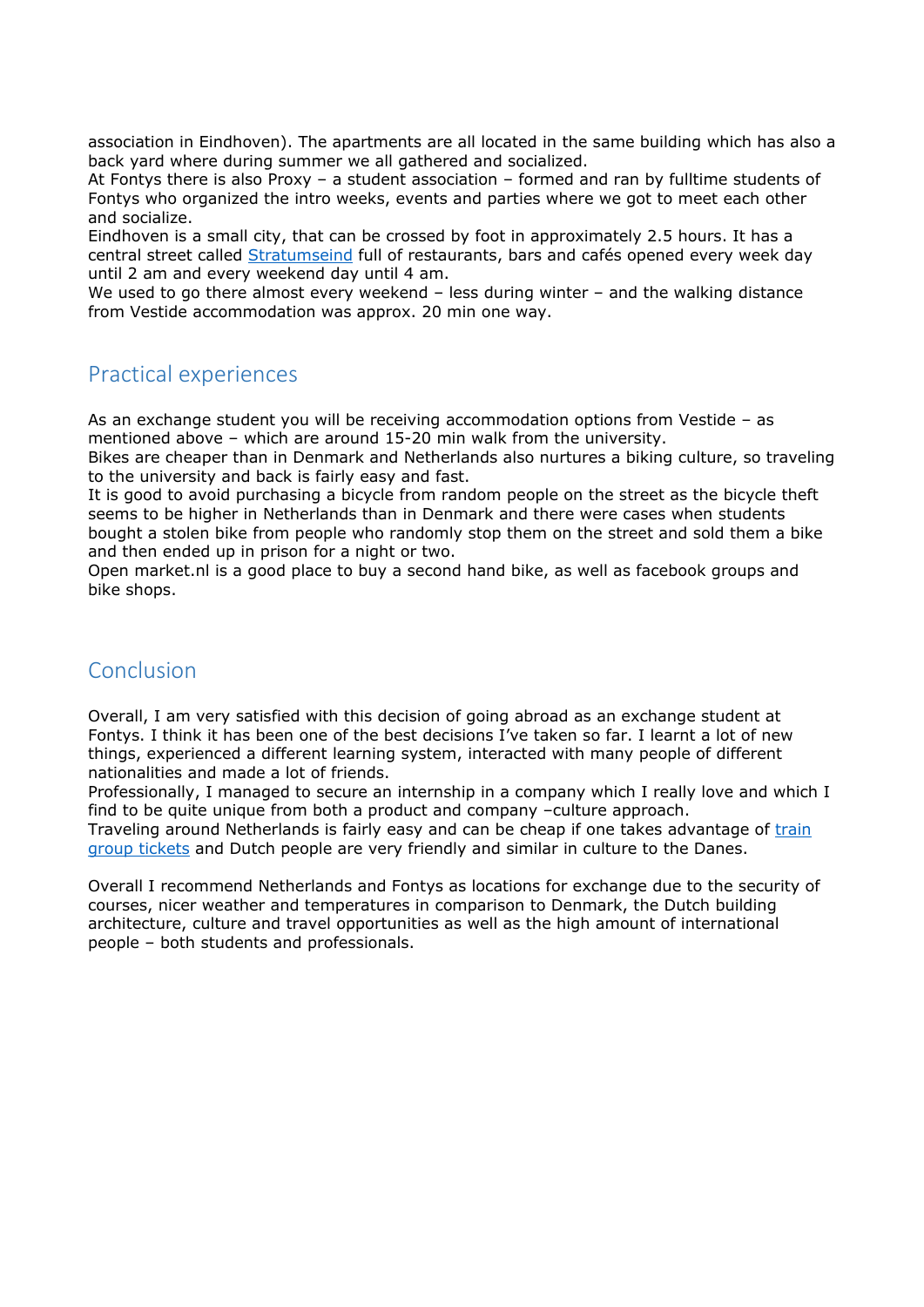## Photos

One of the plenty warm up parties with other exchange/erasmus students at Fontys.

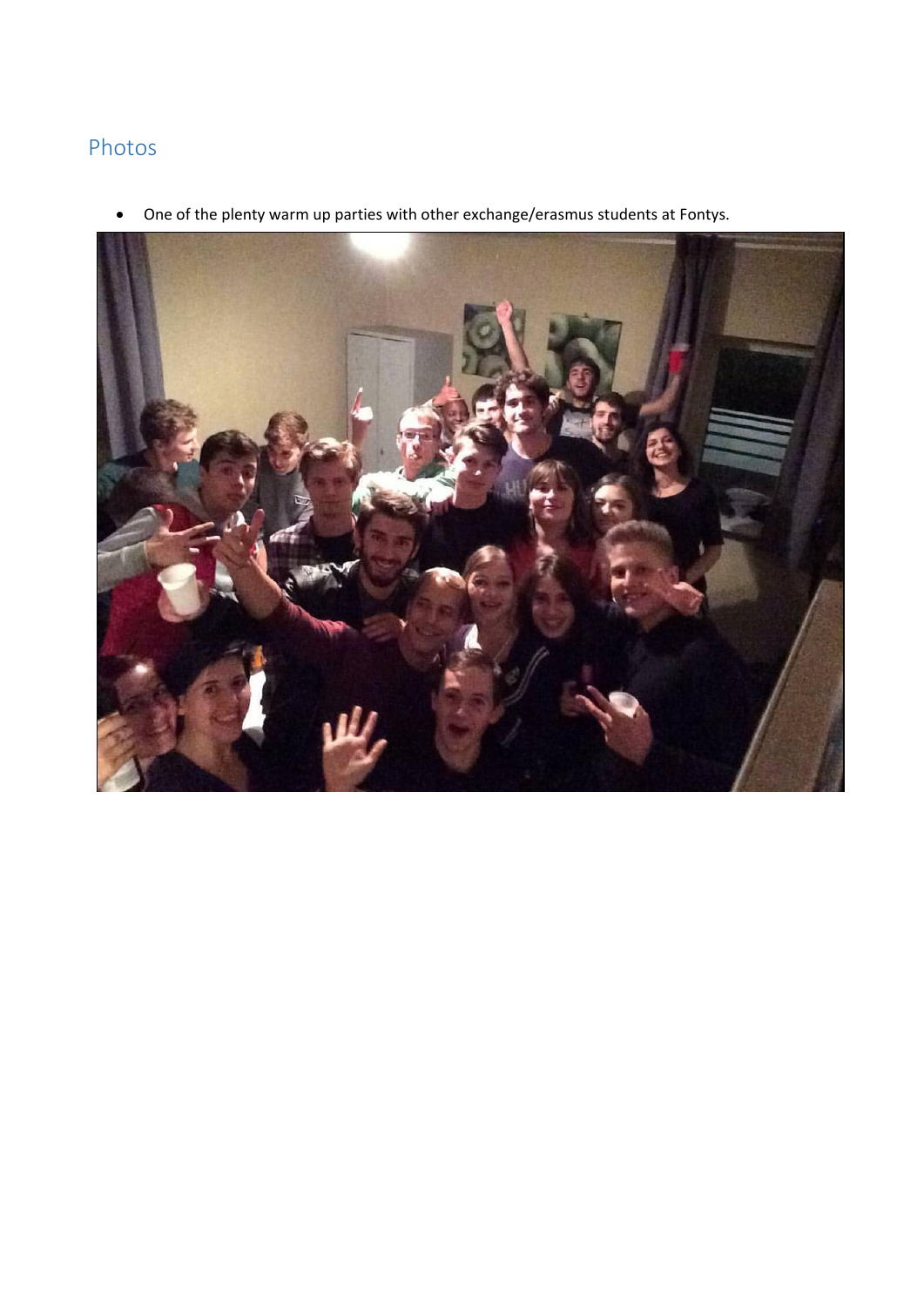

Center of Eindhoven – Philips Building (Eindhoven is a city that bloomed due to Philips)